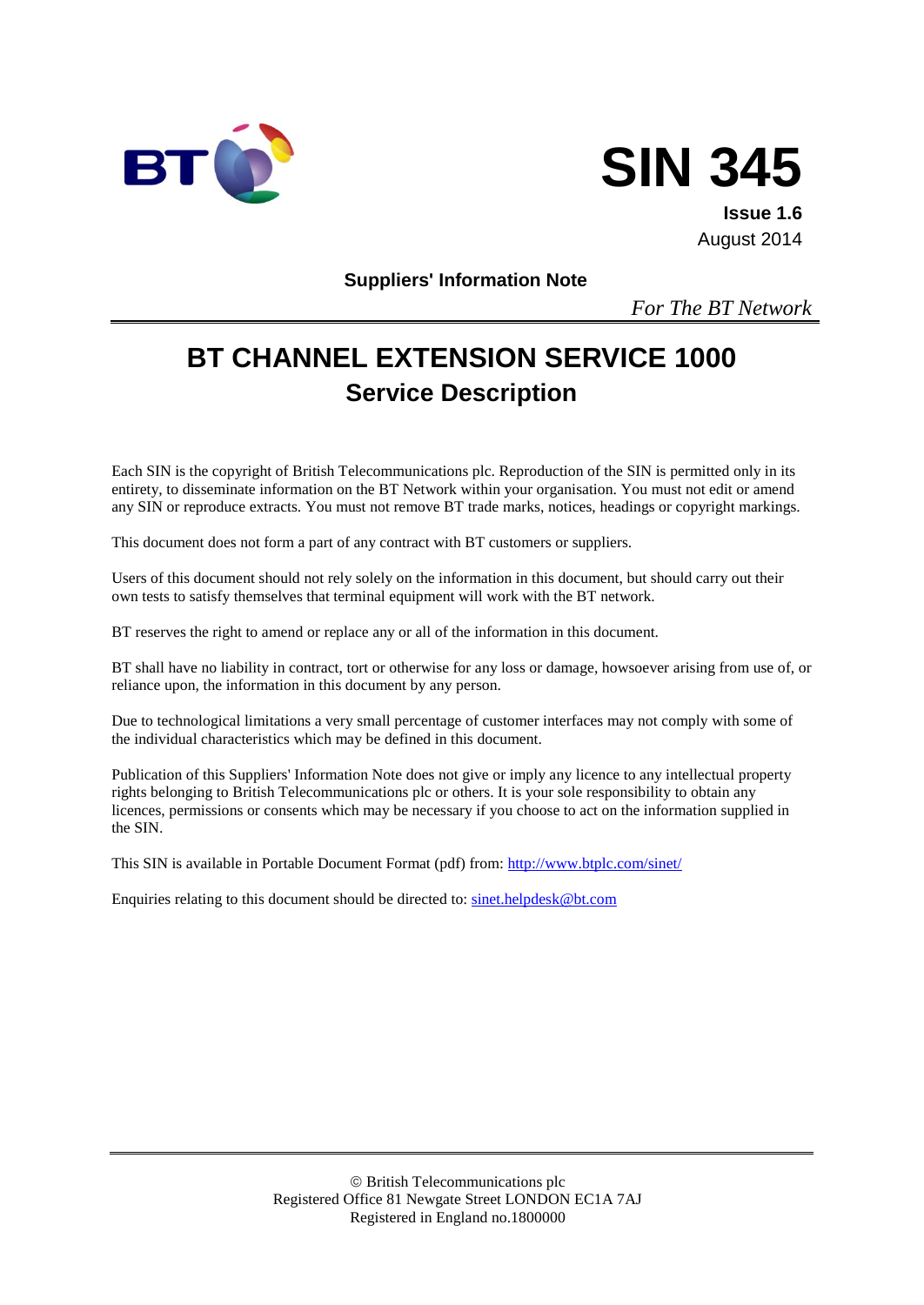# **CONTENTS**

| 1.                |  |
|-------------------|--|
| 2.                |  |
| 3.                |  |
| 3.1<br>3.2<br>3.3 |  |
| 4.                |  |
| 5.                |  |
| 6.                |  |
| 7.                |  |
| 8.                |  |
| 9.                |  |
| 10.               |  |
|                   |  |
|                   |  |
|                   |  |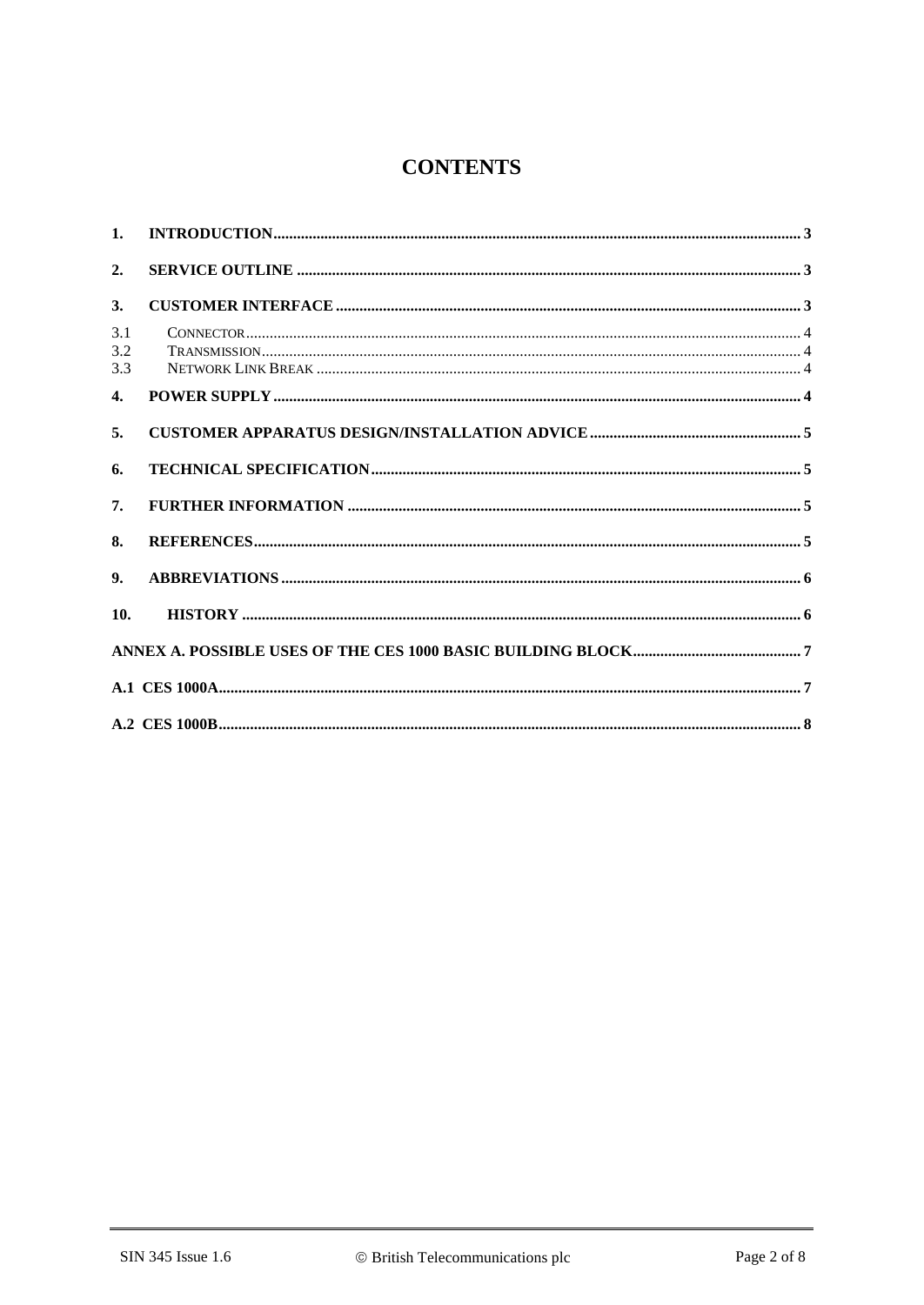# **1. Introduction**

This Suppliers Information Note (SIN) describes the BT Storage Area Network (SAN) Fibre Channel Extension Service 1000 (CES 1000). The SIN also provides information about the service for use by Customer Premises Equipment (CPE) manufacturers and developers.

**NB - The BT Global service described in this SIN is now delivered using Openreach Wholesale End to End Extension Service 1000 (WEES 1000), which is described in SIN 436. However, this SIN 345 remains available for reference.**

# **2. Service Outline**

The CES 1000 service operates at a speed of 1.062Gbit/s in full duplex mode at a radial distance of up to 25km between customer's sites. For enquiries concerning connection availability between particular sites and for further information on the CES 1000 service please contact the Data Connect Helpdesk, using the contact details at. <http://www.btplc.com/sinet/> Possible uses of the CES 1000 service are shown below.



#### **Figure 1 Typical CES 1000 service configuration**

It is intended that customers will use this service for the interconnection of Storage Area Networks (SAN), Data Centres incorporating a Fibre Channel backbone, and/or disaster recovery availability when mirroring two storage areas with Fibre Channel connections.

# **3. Customer Interface**

Fibre channel is commonly used for building 100 MBps storage area networks (SAN). In SAN configurations, Fibre Channel allows separation of storage devices from servers. Data is a critical business asset, and many businesses are using Fibre Channel to build business continuance (disaster recovery) SAN's that span a metropolitan area.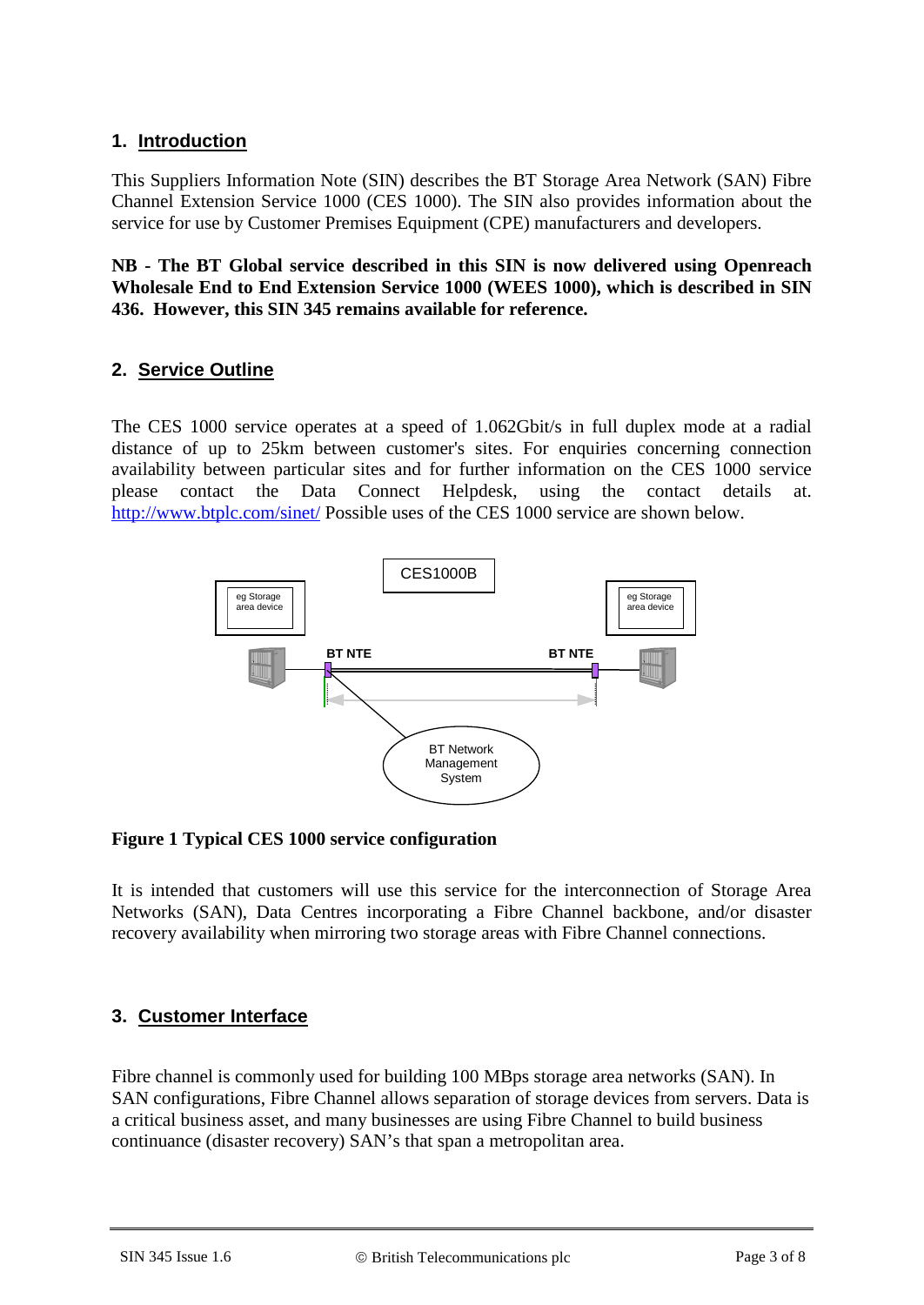# **3.1 Connector**

The interface is the Network Termination Point (NTP), i.e. the point of connection between the BT Network Terminating Equipment (NTE) and the CPE interface.

The customer interface consists of a Dual SC type fibre interface port which may be either short-wave (850nm) multimode **OR** long-wave (1310nm) singlemode (not both on a single NTE). The type of customer interface required must be specified at time of order. The customer provides the fibre patch connectors between the NTE and CPE.

The maximum fibre length between the NTE and customer equipment is 500metres for shortwave (850nm multimode) ports when 50/125 micron optical patch cords are used or 220metres if 62.5 micron optical patch cords are used. For long-wave (1310nm single-mode) ports, the maximum fibre length is 10km.

The dual SC type connector is as specified by ANSI/INCITS Fibre Channel [1] standards. Attention is drawn to the Intellectual Property Rights (IPRs) set out in the preface of this agreed International standard. It is the responsibility of the CPE supplier to ensure that they have the necessary rights from the owner of the IPR. The IPR owner has stated that they are willing to negotiate licences under reasonable and non-discriminatory terms and conditions with applicants throughout the world.

# **3.2 Transmission**

The NTE is capable of transporting data at 1.062 Gbit/s (Fibre Channel baud rate). The NTE retimes the data passing through it. The retiming process controls jitter at the customer port output on the NTE. Retiming is required for a device to be fully compliant with Fibre Channel specification $[1]$ .

The NTE does not have the capability to intercept and/or view 'customer data'.

# **3.3 Network Link Break**

When a fibre break is detected on the network link, a specific 8B/10B code is continuously transmitted on the customer interface to indicate the fibre state. This continues until such time as the fibre break is repaired. The control code transmitted under this fibre fault condition is K28.5.

# **4. Power supply**

Adjacent 13 Amp socket outlets supplying 230V a.c. 50Hz are required to power the NTE. At new installations, the power consumption will not normally exceed 30 Watts per CES 1000 circuit.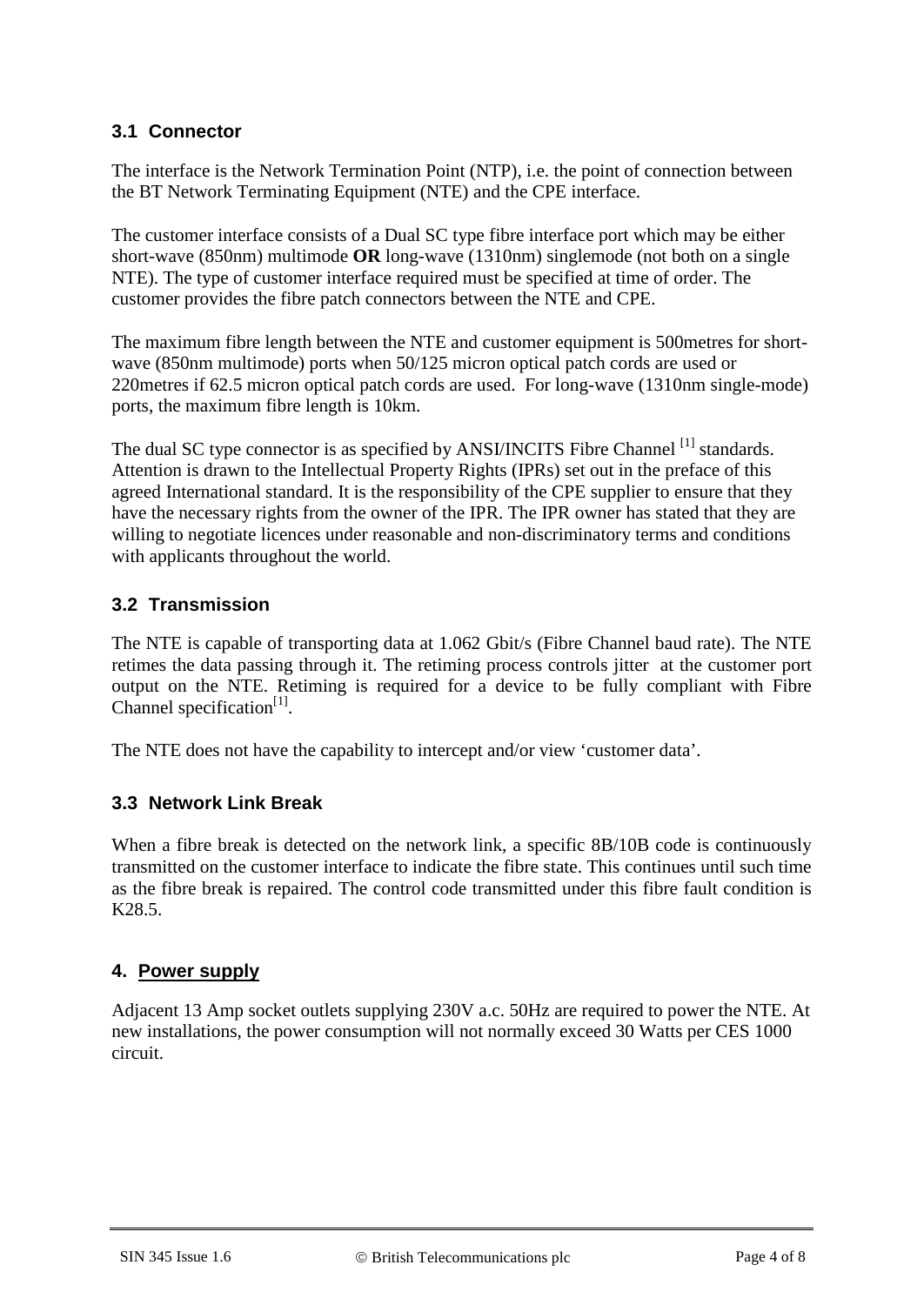# **5. Customer Apparatus Design/Installation Advice**

CES 1000 service has been designed such that any vendor's Fibre Channel device that has ANSI FC-PI compatible interfaces of the short-wave (850nm) or long-wave (1310nm) variety, will be able to connect to each NTE.

# **6. Technical Specification**

| <b>Protocol</b>                  | Fibre Channel, ANSI/INCITS 352-2002            |
|----------------------------------|------------------------------------------------|
| Data Format                      | 8B/10B                                         |
| <b>Line Rate</b>                 | $1.062$ Gbit/s                                 |
| <b>Power Requirement</b>         | Mains voltage 50 Hz AC input                   |
| <b>Customer Fibre Connector</b>  | Dual SC (as defined by FC-PI)                  |
| <b>Short-Haul Fibre Cable</b>    | Multimode 850nm, 50/125 or 62.5/125 micron     |
| Customer provided                |                                                |
| <b>Short-Haul Fibre</b>          | 50/125<br>500m from NTE's multimode port using |
| <b>Maximum Delivery Distance</b> | micron fibre or 220m using 62.5 micron fibre   |
| <b>Long-Haul Fibre Cable</b>     | Single-mode 1310nm, 9/125 micron               |
| Customer provided                |                                                |
| <b>Long-Haul Fibre</b>           | 10Km from NTE's single-mode port               |
| Maximum Delivery Distance        |                                                |
| <b>Operating Temperature</b>     | 0 to 40 $^{\circ}$ C                           |
| <b>Laser Safety</b>              | Class 1 under all conditions as per IEC 825-1  |

# **7. Further Information**

For "sales and marketing" information on the CES 1000 service, please contact either:

- Your Company's BT account manager
- For customers who do not have an account manager, please contact BT sales on 0800 800152 for product and service information, sales and rental enquiries.

# **8. References**

ANSI/INCITS Standards:

|                      | [1] ANSI/INCITS Information technology - Fibre Channel - Physical Interfaces |
|----------------------|------------------------------------------------------------------------------|
| $ 352-2002 $ (FC-PI) |                                                                              |

To purchases copies of the referenced documentation please contact either the British Standards Institute or Technical Indexes Ltd. Contact details for these organisations are given on the documents sources page at. <http://www.btplc.com/sinet/>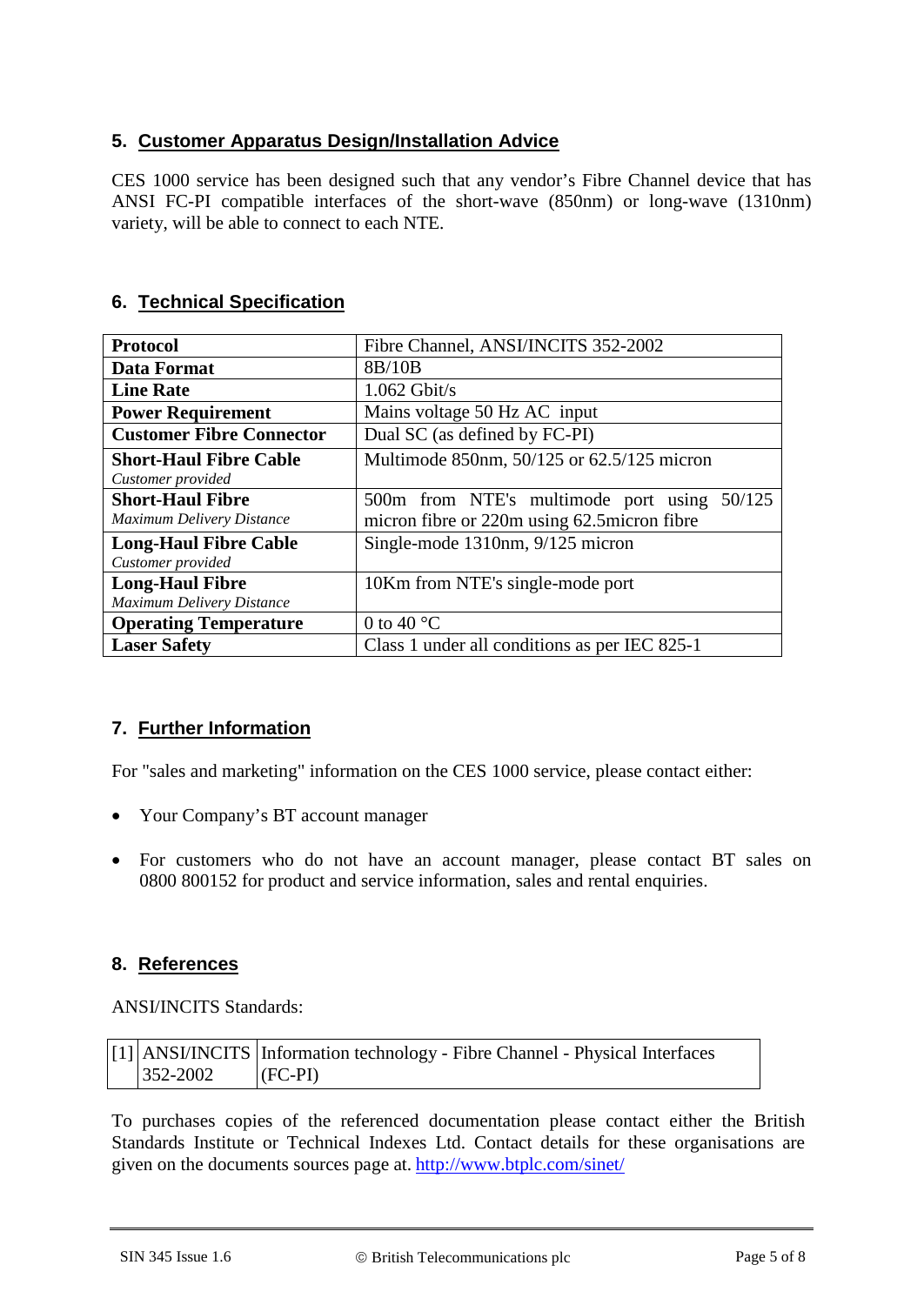# **9. Abbreviations**

| <b>ANSI</b>   | <b>American National Standards Institute</b>                        |  |  |
|---------------|---------------------------------------------------------------------|--|--|
| <b>CES</b>    | <b>Channel Extension Service</b>                                    |  |  |
| <b>CPE</b>    | <b>Customer Premises Equipment</b>                                  |  |  |
| FC-PI         | Fibre Channel - Physical Interface                                  |  |  |
| <b>INCITS</b> | <b>InterNational Committee for Information Technology Standards</b> |  |  |
| <b>IPRs</b>   | <b>Intellectual Property Rights</b>                                 |  |  |
| <b>Mbit/s</b> | Megabits per second                                                 |  |  |
| <b>MBps</b>   | Megabytes per second                                                |  |  |
| <b>NTE</b>    | <b>Network Terminating Equipment</b>                                |  |  |
| <b>NTP</b>    | <b>Network Terminating Point</b>                                    |  |  |
| <b>SAN</b>    | <b>Storage Area Network</b>                                         |  |  |
| <b>SIN</b>    | <b>Suppliers' Information Note</b>                                  |  |  |

# **10. History**

| Issue 1      | <b>June 2000</b> | <b>First Issue</b>                                     |
|--------------|------------------|--------------------------------------------------------|
| Issue $1.1$  | January 2002     | Editorial changes                                      |
| Issue 1.2    | June 2003        | Clause on terminal approval requirements removed.      |
|              |                  | Distances from NTE to CPE clarified for each           |
|              |                  | multimode fibre type. Jitter control description       |
|              |                  | clarified. "Link failure" text in clause 3 replaced by |
|              |                  | addition of clause 3.3 "Network Link Break". Line      |
|              |                  | rate corrected to 1.062Gbit/s in Service Outline.      |
|              |                  | ANSI/INCITS reference updated to 352-2002.             |
| Issue 1.3    | August 2004      | "route distance" corrected to be "radial distance" in  |
|              |                  | Service Outline clause.                                |
| $I$ ssue 1.4 | February 2005    | Information that CES 1000A is no longer available      |
|              |                  | for new supply added to Annex A.                       |
| $Issue$ 1.5  | March 2009       | Noted that the service is now delivered using          |
|              |                  | Openreach WEES 1000, as described in SIN 436.          |
|              |                  | Contact points also updated.                           |
| Issue 1.6    | August 2014      | Change SINet site references from                      |
|              |                  | http://www.sinet.bt.com to                             |
|              |                  | http://www.btplc.com/sinet/                            |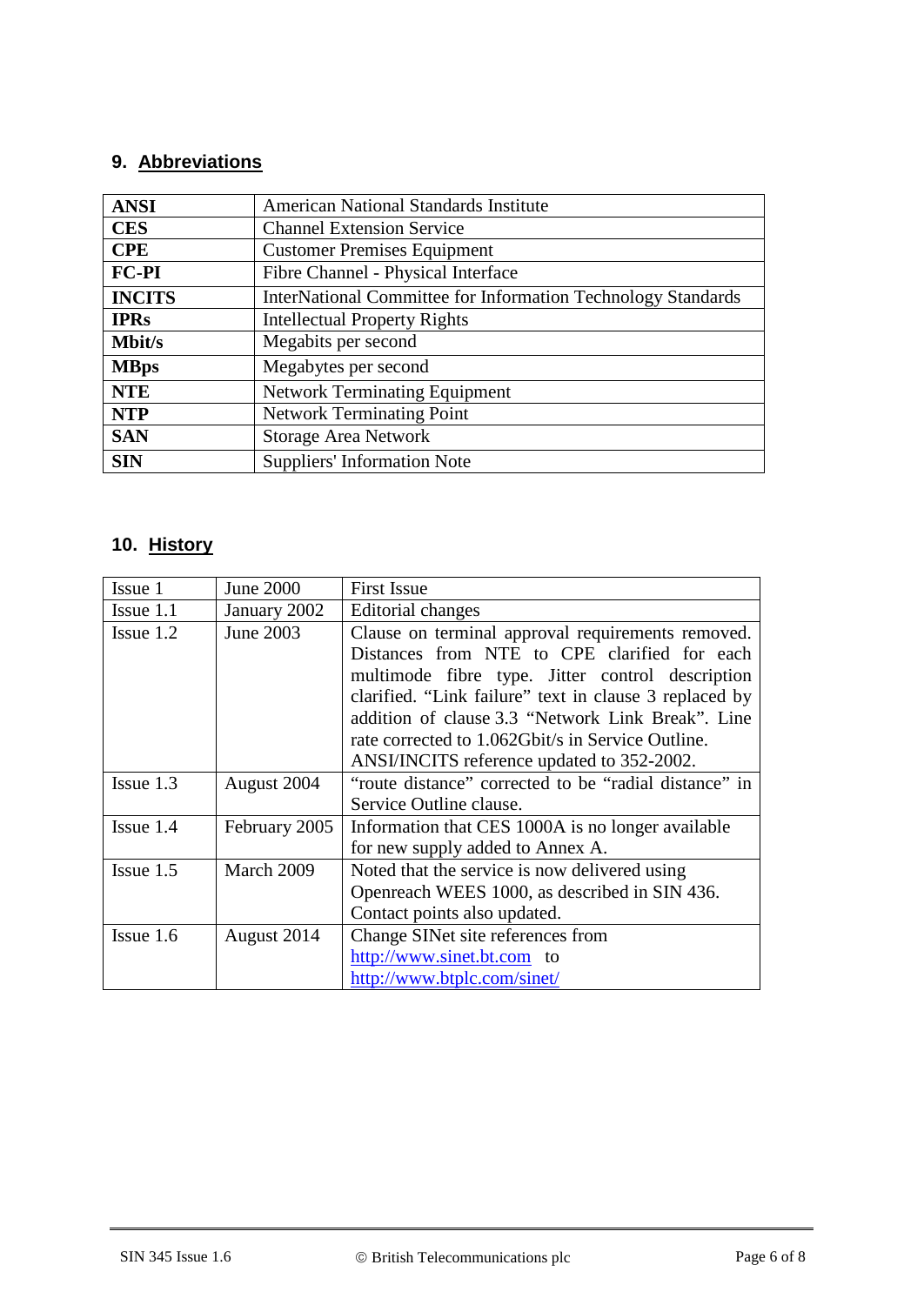# **Annex A. Possible uses of the CES 1000 basic building block**

# **A.1 CES 1000A**

CES 1000A offers point-to-point connectivity between two sites using two CES 1000B generic building blocks, the two blocks being installed at the same time. See Figure A.1.

Please note that the CES 1000A service is no longer available for new supply.



Figure A.1